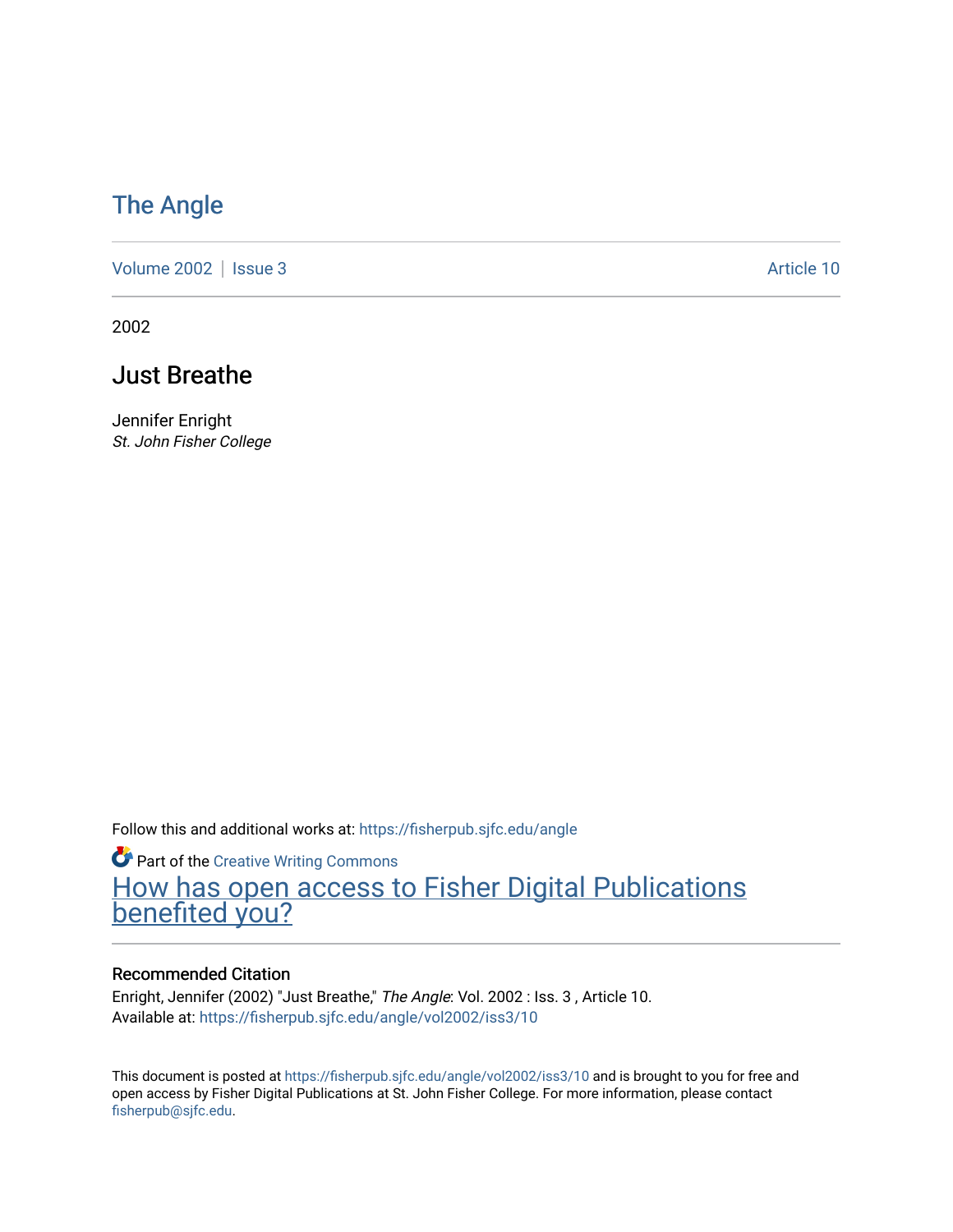#### Just Breathe

#### Cover Page Footnote

Appeared in the issue: Volume 2, Issue 3, 2002.